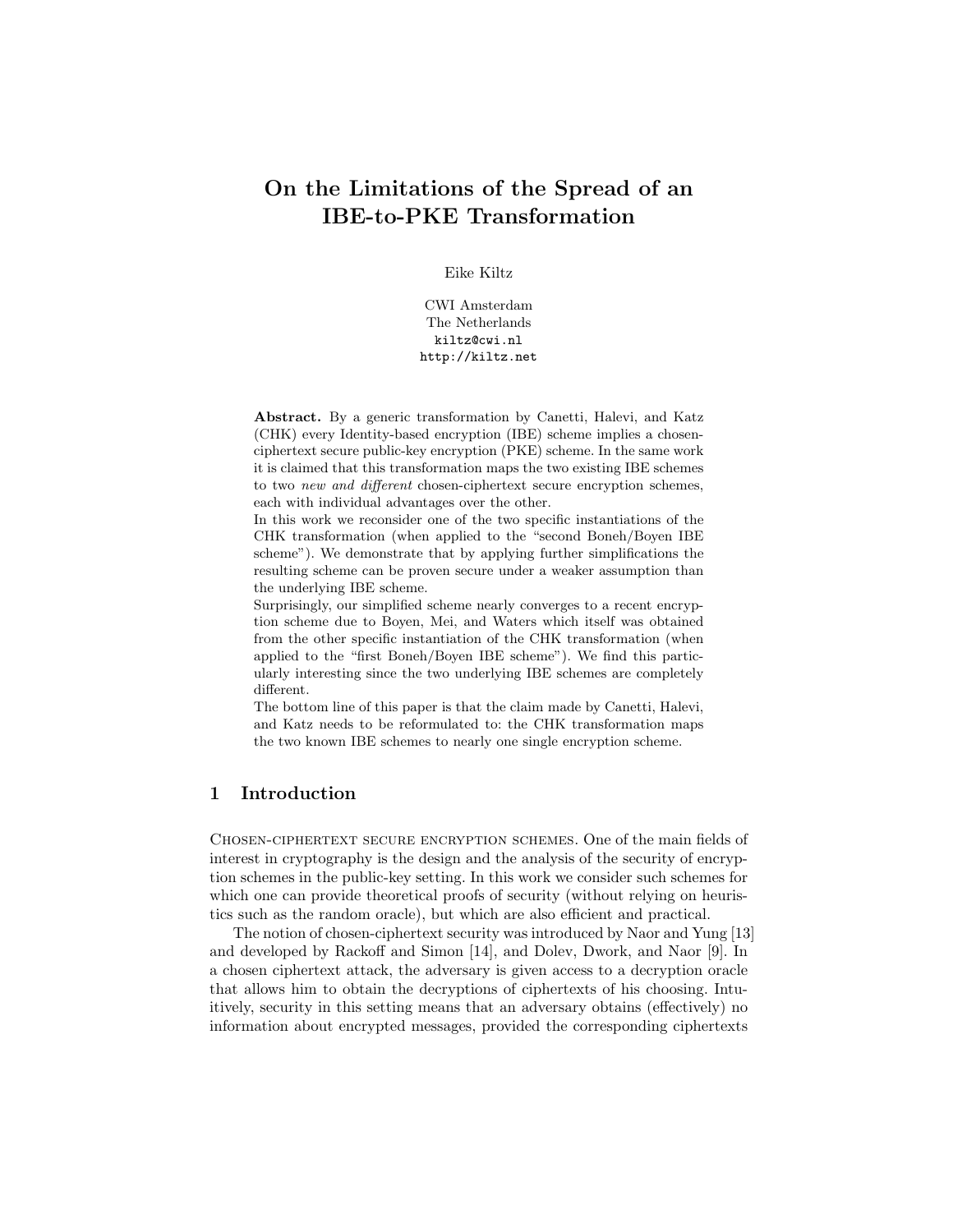are never submitted to the decryption oracle. For different reasons, the notion of chosen-ciphertext security has emerged as the "right" notion of security for encryption schemes.

As an example of an encryption scheme that meets this strong security property in the standard model we have the scheme from Cramer and Shoup [7, 8] which was recently improved by Kurosawa and Desmedt [11]. Until 2004 the Cramer-Shoup scheme and its variants remained basically the only practical schemes with such strong security properties that could be proved secure in the standard model (under a reasonable complexity-theoretic assumption).

From identity-based Encryption to Chosen-Ciphertext Secure Encryption. One of the recent celebrated applications of identity-based encryption (IBE) is the work due to Canetti, Halevi, and Katz [6, 2] showing an elegant black-box transformation from any IBE (plus a one-time signature) into an encryption scheme without giving up its efficiency. We will refer to this as the CHK transformation. If the IBE scheme is weakly (selective-identity) chosen-plaintext secure then the resulting encryption scheme is chosen-ciphertext secure. Efficient constructions of IBE schemes in the standard model were recently developed by Boneh and Boyen [1] so the CHK transformation provides further alternative instances of chosen-ciphertext secure encryption schemes in the standard model.

Boneh and Katz [4] later improve the efficiency of the CHK transformation by basically replacing the one-time signature by a message authentication code (MAC). The latter BK transformation results in shorter ciphertexts and more efficient encryption/decryption.

Specific instantiations of the CHK transformation. Until now there are only two different identity-based encryption schemes known, both due to Boneh and Boyen [1]. The CHK transformation maps each individual IBE scheme to a new chosen-ciphertext secure encryption scheme [6]. In particular, in Chapter 7 of [2] the following two encryption schemes are proposed:

- 1. IBE-to-PKE[BB1]: the first Boneh/Boyen IBE scheme [1] plugged into the CHK-transformation
- 2. IBE-to-PKE[BB2]: the second Boneh/Boyen IBE scheme [1] plugged into the CHK-transformation

It is claimed in [6, 4, 2] that the two encryption schemes have different properties. In particular, the second scheme offers more efficient decryption while relying on a stronger assumption.

REVISITING THE IBE-TO-PKE[BB1] sCHEME. Boyen, Mei, and Waters [5] recently revisited the IBE-to-PKE[BB1] scheme, i.e. the encryption scheme obtained from the CHK transformation instantiated with the first IBE scheme from [1]. By avoiding the CHK transformation they show how to make the resulting scheme more efficient in terms of computational time and ciphertext expansion. In particular, they come up with a chosen-ciphertext secure encryption scheme with security based on the Bilinear Decisional Diffie-Hellman (BDDH) assumption in the standard model.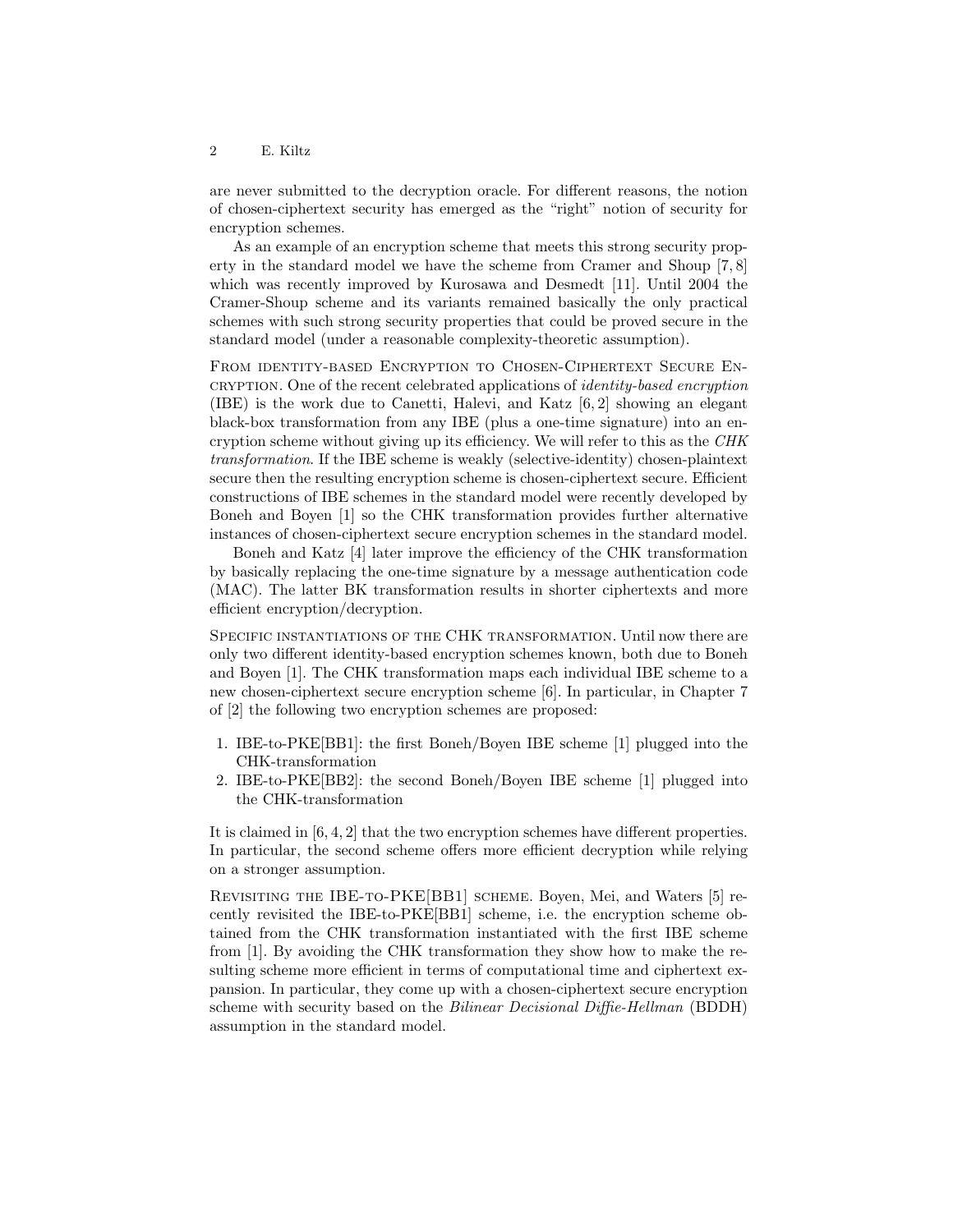# 1.1 Our Results

Revisiting the IBE-to-PKE[BB2] scheme. In this work we reconsider the IBE-to-PKE[BB2] scheme, i.e. the encryption scheme obtained by the CHKtransformation instantiated with the second IBE scheme from Boneh and Boyen. Similar to the work from [5] we obtain a direct construction avoiding the CHK transformation. The resulting scheme is again simple and practical.

We can prove security of the resulting encryption scheme with respect to a weaker assumption than the security assumption needed for the IBE scheme. In particular, our scheme can be proved secure under the new square Bilinear Decisional Diffie-Hellman (square-BDDH) assumption, whereas the original IBE scheme can only be proved secure under the  $q$ -Bilinear Decisional Diffie-Hellman  $(q$ -BDDHI) assumption.<sup>1</sup> (We stress that unfortunately our results do not imply that the underlying IBE scheme can be proved secure under this weaker assumption.)

Comparison with the encryption scheme from Boyen, Mei, and Waters. Surprisingly, our simplified IBE-to-PKE[BB2] encryption scheme turns out to be (nearly) equivalent to the encryption scheme from Boyen, Mei, and Waters [5] which itself was a simplification of the IBE-to-PKE[BB1] scheme.

Our main result can be formulated as follows: In contrast to what was claimed in  $[6, 4, 2]$  for the two different IBE schemes BB1 and BB2, we have

### $IBE-to-PKE[BB1] \approx IBE-to-PKE[BB2]$ .

where "≈" reads "nearly converges to" and will be further explained below. In other words, the CHK IBE-to-PKE transformation does not seem to spread the IBE schemes well over all encryption schemes, i.e. the transformation maps the two different IBE schemes from Boneh and Boyen to nearly the same encryption scheme.

We stress that the equivalence is not obtained by "simplifying away" all possible differences between the two schemes. In fact, the "core" of the two schemes is the same and already the raw schemes IBE-to-PKE[BB1] and IBE-to-PKE[BB2] can be shown to be equivalent by removing the unnecessary overhead of the two respective decryption algorithms.

We now explain the meaning of the above " $\approx$ ". There is only a small difference between the two simplified schemes "hidden" in the respective key generation algorithms. Intuitively, in the BMW construction key generation involves the generation of one more independent random element (let's call it  $y$ ), whereas our scheme "recycles" the randomness. More precisely, this value  $y$  contains some redundant information and therefore depends on some other element from the key.

COMPLEXITY THEORETIC ASSUMPTIONS. We study the relations between all mentioned assumptions, in particular showing the (assumption-wise) hierarchy q-BDDHI (for any  $q \ge 1$ ) implies square-BDDH implies BDDH.

<sup>&</sup>lt;sup>1</sup> Here  $q$  is an upper bound on the decryption queries made by an adversary attacking the choosen-ciphertext security of the scheme.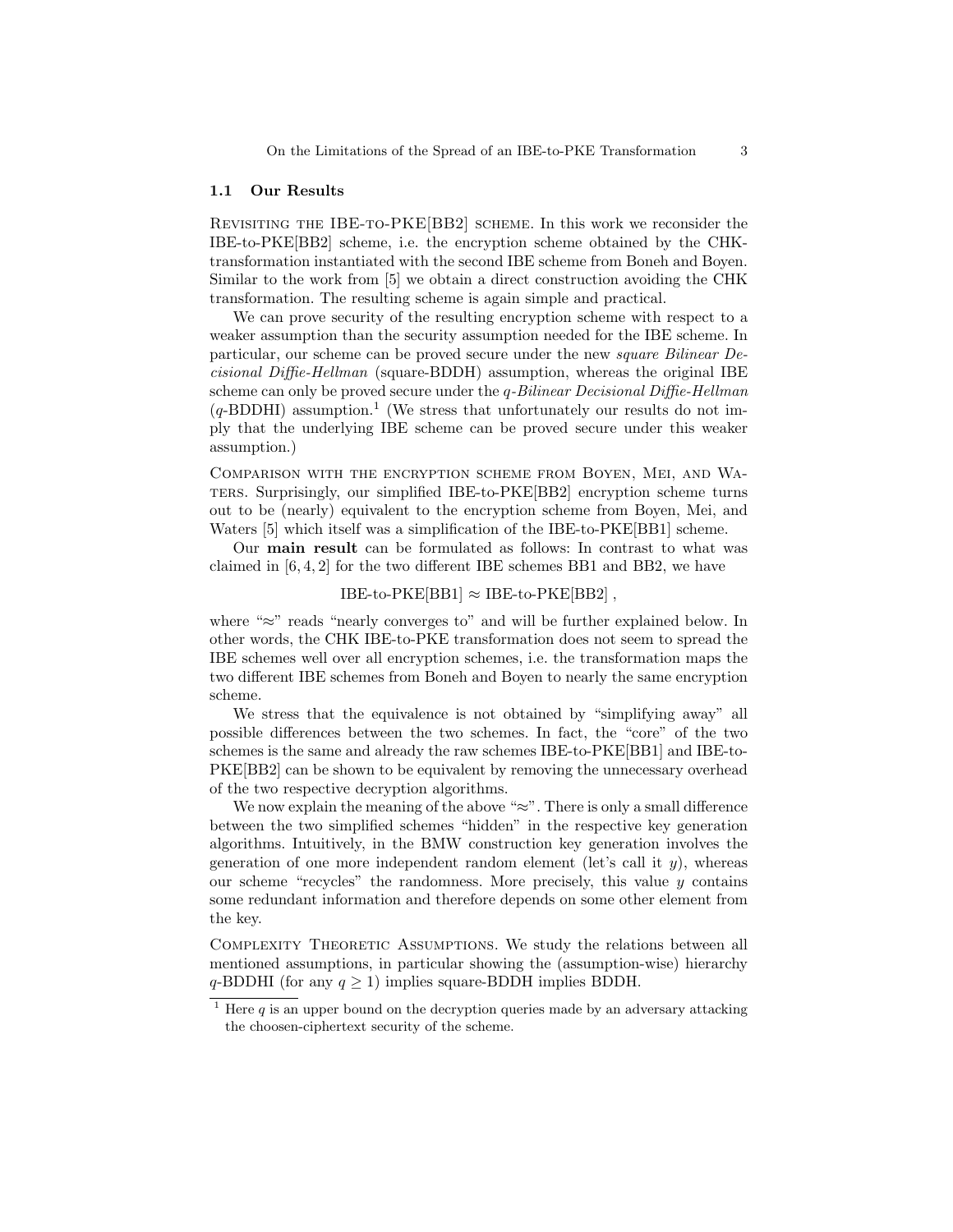Discussion. We study the spread of the CHK transformation, i.e. how well the CHK transformation spreads different IBE schemes over the set of all encryption schemes. Our results indicate that the CHK transformation maps the two different IBE schemes to one single encryption scheme. Unfortunately these two IBE schemes are the only IBE schemes we know until today.

In light of the number of different encryption schemes secure against chosenciphertext attacks in the standard model the implication of our result is purely destructive. Due to its similarities we propose to "remove" the IBE-to-PKE[BB2] scheme from our toolbox of *different* practical encryption schemes: instead of two we only get one new scheme from identity-based techniques.

From a theoretical side we find it interesting that two completely different identity-based encryption schemes finally lead to very similar encryption schemes after applying the CHK transformation and some simplifications. Again we stress that this does not imply that the two different IBE schemes from [1] also converge to one (and there are reasons that they don't).

Presentation. To simplify our presentation all schemes will be described as key encapsulation mechanisms rather than full public-key encryption schemes. We remark that since a secure key encapsulation mechanism plus a secure symmetric encryption scheme implies secure public-key encryption this is a more general concept.

In Section 2 we formally define the concept of a key encapsulation mechanism. Next, in Section 3 we state all relevant complexity-theoretic assumptions and classify them by their strength. The two schemes, the original one by Canetti, Halevi, and Katz, and our proposed simplification are presented in Section 4. We conclude this paper with an efficiency comparison of the two schemes in Section 5.

# 2 Notation and Definitions

If x is a string, then |x| denotes its length, while if S is a set then  $|S|$  denotes its size. If  $k \in \mathbb{N}$  then  $1^k$  denotes the string of k ones. If S is a set then  $s \stackrel{\$}{\leftarrow} S$ denotes the operation of picking an element s from S uniformly at random. We write  $\mathcal{A}(x, y, \ldots)$  to indicate that  $\mathcal A$  is an algorithm with inputs  $x, y, \ldots$ and by  $z \stackrel{\hspace{0.1em}\mathsf{\scriptscriptstyle\$}}{\leftarrow} \mathcal{A}(x,y,\ldots)$  we denote the operation of running  $\mathcal A$  with inputs  $(x, y, ...)$  and letting z be the output. We write  $\mathcal{A}^{\mathcal{O}_1, \mathcal{O}_2, ...}(x, y, ...)$  to indicate that A is an algorithm with inputs  $x, y, \ldots$  and access to oracles  $\mathcal{O}_1, \mathcal{O}_2, \ldots$  and by  $z \stackrel{\$}{\leftarrow} \mathcal{A}^{O_1, O_2, \dots}(x, y, \dots)$  we denote the operation of running A with inputs  $(x, y, \ldots)$  and access to oracles  $\mathcal{O}_1, \mathcal{O}_2, \ldots$ , and letting z be the output.

We now formally introduce the notions of a key-encapsulation mechanism together with a security definition.

#### 2.1 Public Key Encapsulation Schemes

A public-key encapsulation mechanism (KEM)  $\mathcal{KEM}$  = (KEMkg, KEMencaps, KEMdecaps) with key-space  $KeySp(k)$  consists of three polynomial-time algo-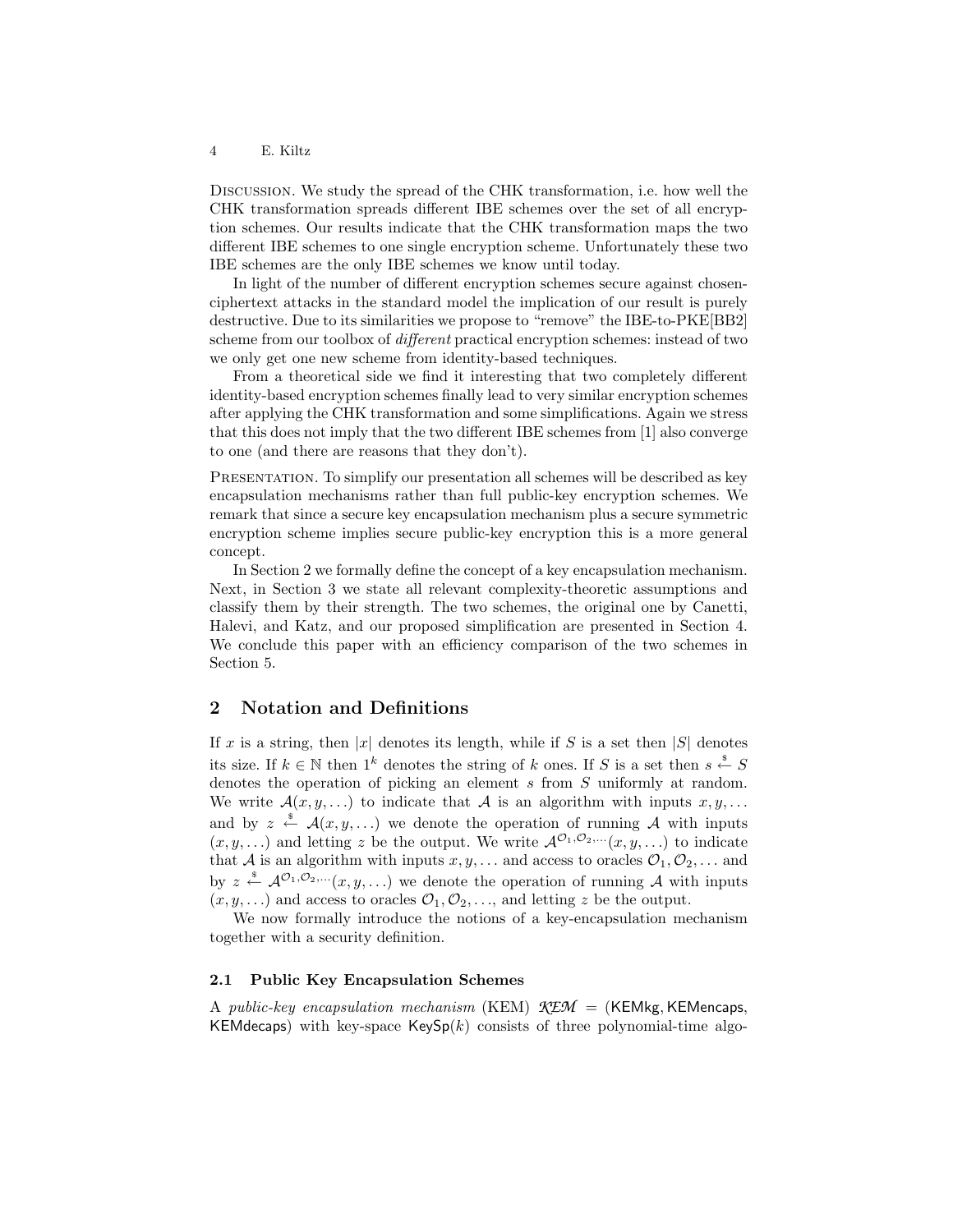rithms. Via  $(pk, sk) \stackrel{\$}{\leftarrow}$  KEMkg $(1^k)$  the randomized key-generation algorithm produces keys for security parameter  $k \in \mathbb{N}$ ; via  $(K, C) \stackrel{\hspace{0.1em}\mathsf{\scriptscriptstyle\$}}{\leftarrow}$  KEMencaps $(pk)$ a key  $K \in \text{KeySp}(k)$  together with a corresponding ciphertext C is created; via  $K \leftarrow$  KEMdecaps(sk, C) the possessor of secret key sk decrypts ciphertext C to get back a key. For consistency, we require that for all  $k \in \mathbb{N}$ , and all  $(K, C) \stackrel{\$}{\leftarrow}$  KEMencaps $(pk)$  we have Pr [KEMdecaps $(sk, C) = K$ ] = 1, where the probability is taken over the choice of  $(pk, sk) \stackrel{\$}{\leftarrow}$  KEMkg(1<sup>k</sup>), and the coins of all the algorithms in the expression above.

Formally, we associate with an adversary  $A$  the following experiment:

**Experiment Exp**<sub>*REM-A*</sub><sup>*kem-cca*</sup>
$$
(k)
$$
  
\n $(pk, sk) \stackrel{\text{\$}}{\leftarrow} \text{KEMkg}(1^k)$   
\n $K_0^* \stackrel{\text{\$}}{\leftarrow} \text{KeySp}(k); (K_1^*, C^*) \stackrel{\text{\$}}{\leftarrow} \text{KEMencaps}(pk)$   
\n $\delta \stackrel{\text{\$}}{\leftarrow} \{0, 1\}$   
\n $\delta' \stackrel{\text{\$}}{\leftarrow} \mathcal{A}^{\text{Dec}}(pk, K_{\delta}^*, C^*)$   
\nIf  $\delta \neq \delta'$  then return 0 else return 1

where the oracle  $\mathsf{Dec}(C)$  returns  $K \stackrel{\$}{\leftarrow} \mathsf{KEMdecaps}(sk, C)$  with the restriction that A is not allowed to query oracle Dec(.) for the target ciphertext  $C^*$ . We define the advantage of  $A$  in the experiment as

$$
\mathbf{Adv}_{\mathcal{REM},\mathcal{A}}^{kem-\text{cca}}(k) = \left| \Pr \left[ \mathbf{Exp}_{\mathcal{REM},\mathcal{A}}^{kem-\text{cca}}(k) = 1 \right] - \frac{1}{2} \right| \, .
$$

A KEM scheme *KEM* is said to be secure against adaptively-chosen ciphertext attacks if the advantage function  $\mathbf{Adv}_{\mathcal{REM},\mathcal{A}}^{kem-cca}(k)$  is a negligible function in k for all polynomial-time adversaries A.

### 2.2 Target Collision Resistant Hash Functions

Let  $(CR<sub>s</sub>)<sub>s\in S</sub>$  be a family of hash functions for security parameter k and with seed  $s \in S = S(k)$ . F is said to be *collision resistant* if, for a hash function  $CR = CR_s$ (where the seed is chosen at random from  $S$ ), it is infeasible for any polynomialtime adversary to find two distinct values  $x \neq y$  such that  $CR(x) = CR(y)$ .

A weaker notion is that of target collision resistant hash functions. Here it should be infeasible for a polynomial-time adversary to find, given a randomly chosen element x and a randomly drawn hash function  $TCR = TCR_s$ , a distinct element  $y \neq x$  such that  $TCR(x) = TCR(y)$ . (In collision resistant hash functions the value  $x$  may be chosen by the adversary.) Such hash functions are also called universal one-way hash functions [12] and can be built from arbitrary one-way functions [12, 15]. We define

$$
\mathbf{Adv}_{\mathsf{TCR},\mathcal{A}}^{\text{hash-tor}}(k) = \Pr[\mathcal{A} \text{ finds a collision}].
$$

Hash function family TCR is said to be a *target collision resistant* if the advantage function  $\text{Adv}_{\text{TCR},\mathcal{A}}^{\text{hash-tor}}$  is a negligible function in k for all polynomial-time adversaries A.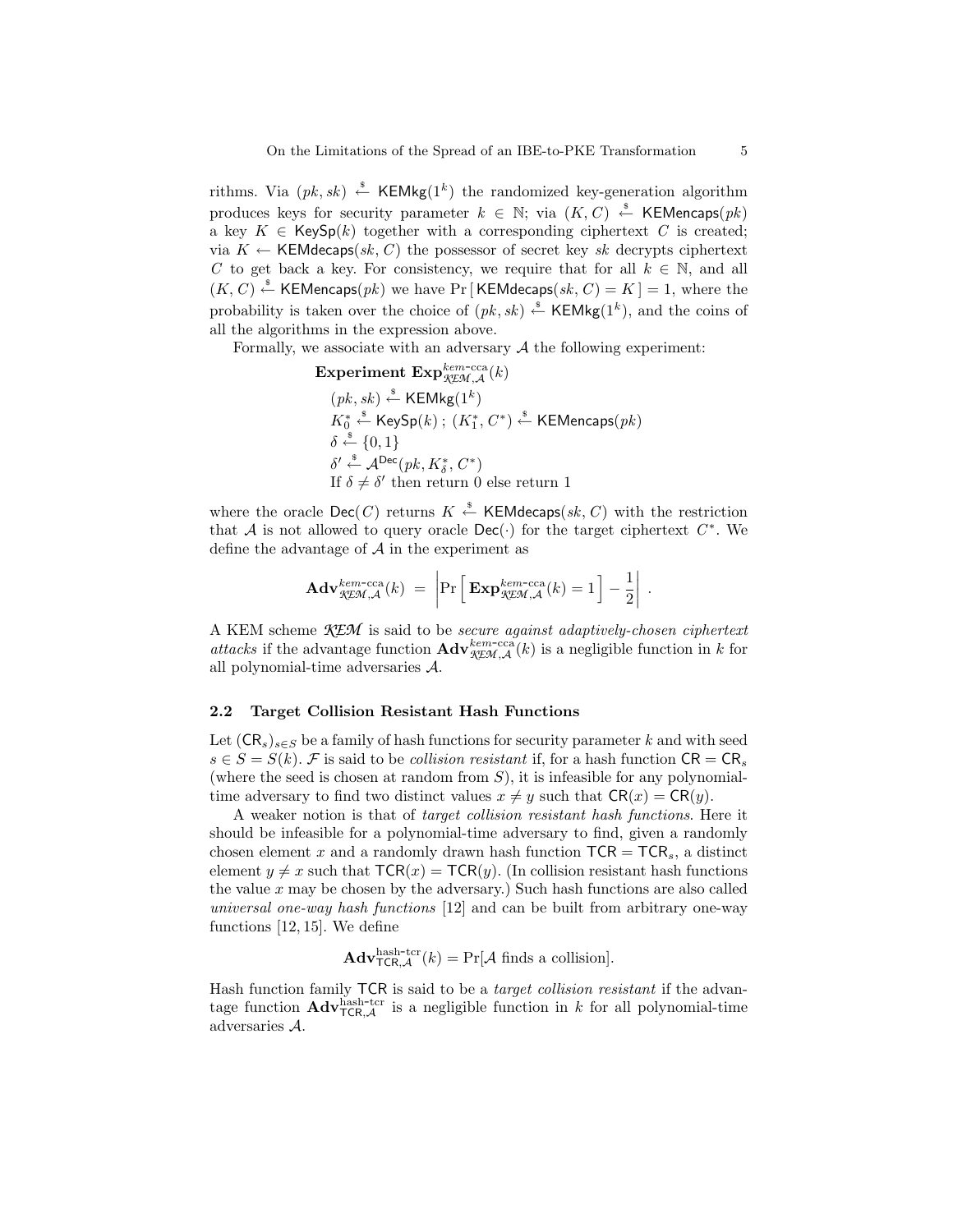# 3 Assumptions

In this section we give a parameter generating algorithm for bilinear groups and pairings and state our complexity assumptions.

### 3.1 Parameter generation algorithms for Bilinear Groups.

The scheme will be parameterized by a bilinear parameter generator. This is a polynomial-time algorithm BilinGen that on input  $1^k$  returns the description of a multiplicative cyclic group  $\mathbb{G}_1$  of prime order p, where  $2^k < p < 2^{k+1}$ , the description of a multiplicative cyclic group  $\mathbb{G}_T$  of the same order, a random element g that generates  $\mathbb{G}_1$ , and a bilinear pairing  $\hat{e}: \mathbb{G}_1 \times \mathbb{G}_1 \to \mathbb{G}_T$ . This bilinear pairing should be efficiently computable and satisfy the conditions below.

**Bilinear:** For all  $g, h \in \mathbb{G}_1, x, y \in \mathbb{Z}, \hat{e}(g^x, h^y) = \hat{e}(g, h)^{xy}$ Non-degenerate:  $\hat{e}(g, g) \neq 1_{\mathbb{G}_2}$ 

We use  $\mathbb{G}_1^*$  to denote  $\mathbb{G}_1 \setminus \{0\}$ , i.e. the set of all group elements except the neutral element. Throughout the paper we use  $\mathcal{B}G = (\mathbb{G}_1, \mathbb{G}_T, p, \hat{e}, g)$  (obtained by running BilinGen) as shorthand for the description of bilinear groups.

#### 3.2 The square BDDH assumption

Let  $\mathcal{B}G$  be the description of bilinear groups and let  $g \in \mathbb{G}_1$  be a random element from group  $\mathbb{G}_1$ . Consider the following problem: Given  $(g, g^a, g^b, W) \in \mathbb{G}_1^3 \times \mathbb{G}_T$ as input, output yes if  $W = \hat{e}(g,g)^{a^2b}$  and no otherwise. More formally we associate with an adversary  $\mathcal B$  the following experiment:

 ${\rm Experiment ~Exp}^{\rm sbddh}_{\rm BilinGen, \mathcal{B}}(1^k)$  $\mathcal{B}\mathcal{G} \overset{\hspace{0.1em}\mathsf{\scriptscriptstyle\$}}{\leftarrow} \mathsf{BilinGen}(1^k)$  $a, b, w \overset{\hspace{0.1em}\mathsf{\scriptscriptstyle\$}}{\leftarrow} \mathbb{Z}_p^*$  $\gamma \stackrel{\$}{\leftarrow} \{0,1\}$ ; if  $\gamma = 0$  then  $W \leftarrow \hat{e}(g,g)^{a^2b}$  else  $W \leftarrow \hat{e}(g,g)^w$  $\gamma' \overset{\hspace{0.1em}\mathsf{\scriptscriptstyle\$}}{\leftarrow} \mathcal{B}(1^k, \mathcal{B}\mathcal{G}, g, g^a, g^b, W)$ If  $\gamma \neq \gamma'$  then return 0 else return 1

We define the advantage of  $\beta$  in the above experiment as

$$
\mathbf{Adv}_{\text{BilinGen},\mathcal{B}}^{\text{sbddh}}(k) = \left| \Pr \left[ \mathbf{Exp}_{\text{BilinGen},\mathcal{B}}^{\text{sbddh}}(1^k) = 1 \right] - \frac{1}{2} \right| \, .
$$

We say that the Square Bilinear Decision Diffie-Hellman (square BDDH) assumption relative to generator BilinGen holds if  $\text{Adv}_{\text{BilinGen},\mathcal{B}}^{\text{sbddh}}$  is a negligible function in  $k$  for all polynomial-time adversaries  $\beta$ .

#### 3.3 The BDDH assumption

Let  $\mathcal{B}G$  be the description of bilinear groups and let  $g \in \mathbb{G}_1$  be a random element from group  $\mathbb{G}_1$ . Consider the following problem formalized by Boneh and Franklin [3]: Given  $(g, g^a, g^b, g^c, W) \in \mathbb{G}_1^4 \times \mathbb{G}_T$  as input, output yes if  $W = \hat{e}(g, g)^{abc}$  and no otherwise. The corresponding BDDH assumption can be formalized the same way as the square BDDH assumption in the last paragraph.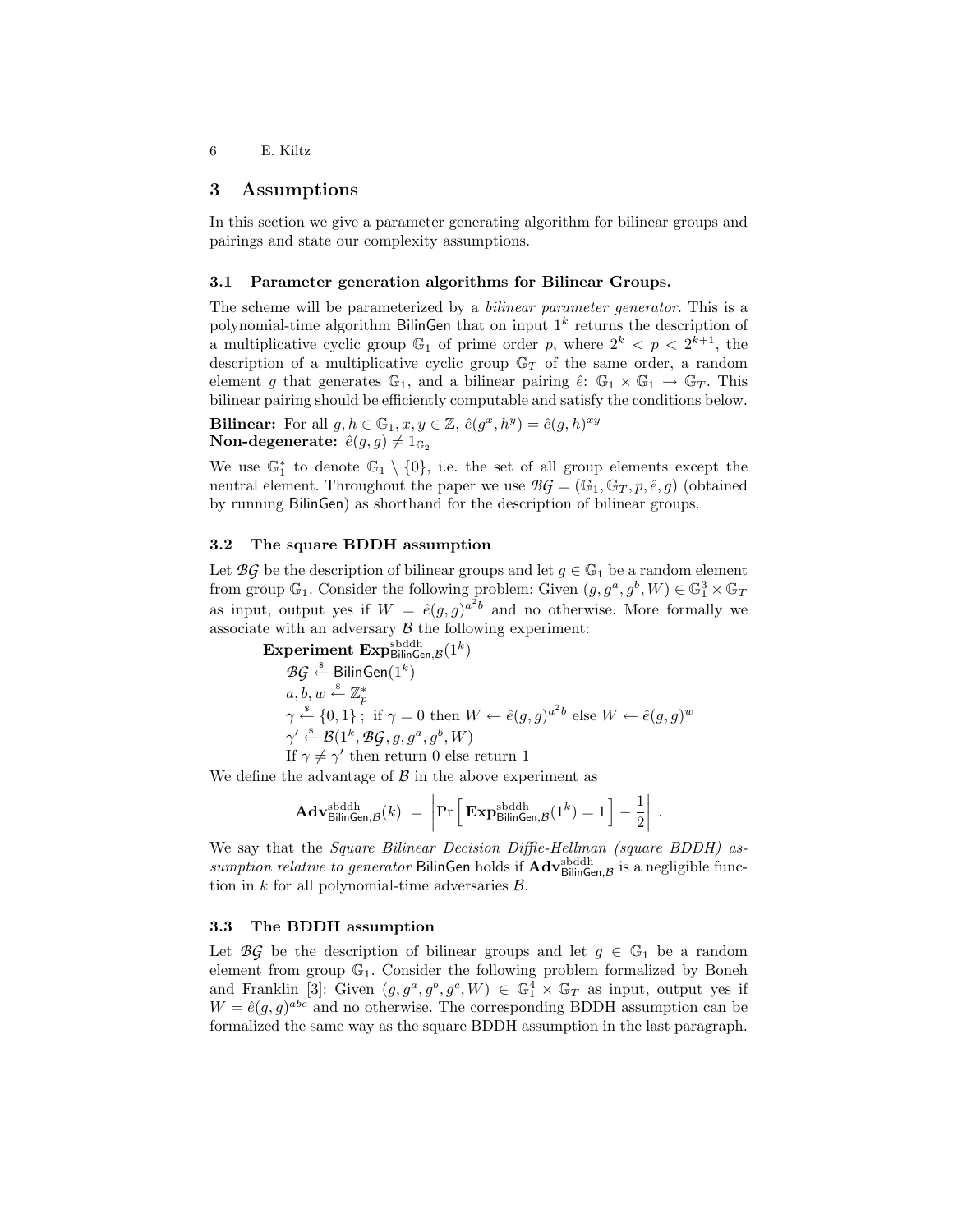#### 3.4 The q-BDDHI assumption

Let  $\mathcal{B}G$  be as above and let  $z \in \mathbb{G}_1$  be a random element from group  $\mathbb{G}_1$ . For a function  $q = q(k) \ge 1$  polynomial in the security parameter k consider the following problem introduced by Boneh and Boyen [1]: Given  $(z, z^y, z^{(y^2)}, \ldots, z^{(y^d)})$  $z^{(y^q)}, W$ )  $\in \mathbb{G}_1^{q+1} \times \mathbb{G}_T$  as input, output yes if  $W = \hat{e}(z, z)^{1/y}$  and no otherwise.

#### 3.5 Relation between the Assumptions

The next lemma classifies the strength of the different assumptions we introduced. Here " $A \leq B$ " means that assumption B implies assumption A, i.e. assumption B is a stronger assumption than A.

**Lemma 1.**  $BDDH \leq square$   $BDDH \leq 1-BDDHI \leq 2-BDDHI \ldots$ 

In partiuclar this means that square BDDH is a stronger assumption than BDDH, but weaker than q-BDDHI (for any  $q \ge 1$ ). The simple proof of Lemma 1 is postponed until Appendix B.

# 4 Key Encapsulation based on the second Boneh/Boyen IBE scheme

In this section we revisit the encryption scheme from [6, 4] obtained by applying the CHK transformation to the second Boneh/Boyen IBE scheme from [1]. As already mentioned in the Introduction the scheme is presented as a key encapsulation mechanism (KEM) instead of an encryption scheme as in the original paper. After reminding the reader of the original scheme we then move on to present our simplifications.

For both schemes let the global system parameters be  $\mathcal{B}G = (\mathbb{G}_1, \mathbb{G}_T, p, \hat{e}, g)$ , a random bilinear group obtained by running  $\mathsf{BilinGen}(1^k)$ .

#### 4.1 CHK2: the original scheme from [6]

In this construction, we use a one-time signature scheme  $OTS = (Skg, Sign, Vfy)$ . The key generation algorithm Skg is run to obtain a random pair of verification/signing keys  $(v, s) \stackrel{\$}{\leftarrow}$  Skg(1<sup>k</sup>); the signing key s is used to sign a message M to obtain a signature  $\sigma \stackrel{\$}{\leftarrow}$  Sign<sub>s</sub> $(M)$  on a message M; using the public verification key v, a signature  $\sigma$  can be verified by running  $\mathsf{Vfy}_{v}(M, \sigma)$ . We require that this scheme be secure in the sense of strong unforgeability, see [6] for exact definitions and constructions (details can be skipped here).

The key encapsulation mechanism proposed by Canetti, Halevi, and Katz [6] which we will denote by CHK2 is given in Fig. 1 (in order to simplify the comparison, compared to [6] we made some slight change of variables). It is straightforward to verify the correctness of the scheme. In terms of security the following theorem was derived in [6]: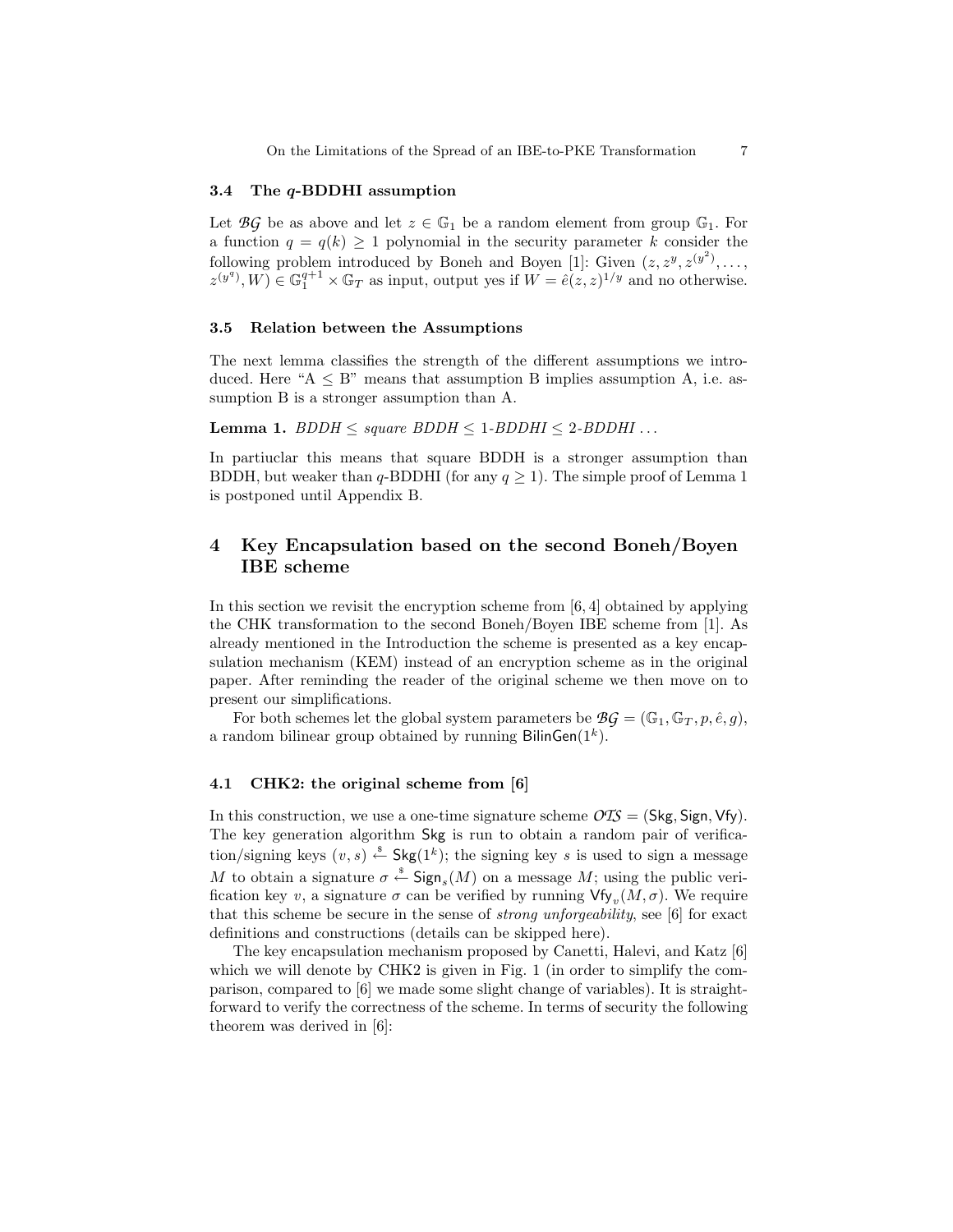| $KEMkg(1^k)$                                                                                  |                                                                            |  |  |
|-----------------------------------------------------------------------------------------------|----------------------------------------------------------------------------|--|--|
| $x_1, x_2 \stackrel{\$}{\leftarrow} \mathbb{Z}_n^*$                                           |                                                                            |  |  |
| $h_1 \leftarrow q^{x_1}$ ; $h_2 \leftarrow q^{x_2}$ ; $z \leftarrow \hat{e}(h_2, h_2)$        |                                                                            |  |  |
| $pk \leftarrow (h_1, h_2, z)$ ; $sk \leftarrow (x_1, x_2)$                                    |                                                                            |  |  |
| Return $(pk, sk)$                                                                             |                                                                            |  |  |
| $KEM$ encaps $(pk)$                                                                           | $KEM$ decaps $(sk, C)$                                                     |  |  |
| $r \stackrel{\$}{\leftarrow} \mathbb{Z}_p^*$ ; $c_1 \leftarrow g^r$                           | Parse C as $(c_1, c_2, v, \sigma)$                                         |  |  |
| $(v, s) \stackrel{\$}{\leftarrow}$ Skg $(1^k)$ ; $c_2 \leftarrow h_1^r \cdot h_2^{v \cdot r}$ | If $Vf_{y_n}(c_1  c_2, \sigma)$ = reject                                   |  |  |
| $K \leftarrow z^r$                                                                            | then return reject.                                                        |  |  |
| $\sigma \stackrel{\$}{\leftarrow}$ Sign <sub>s</sub> $(c_1  c_2)$                             | Else                                                                       |  |  |
|                                                                                               | $r' \overset{\$}{\leftarrow} \mathbb{Z}_n$                                 |  |  |
| $C \leftarrow (c_1, c_2, v, \sigma)$<br>Return $(K, C)$                                       | $K \leftarrow \hat{e}\left(c_1^{r'}c_2, h_2^{1/(v+x_1/x_2+r'/x_2)}\right)$ |  |  |

Fig. 1. The original CHK2 scheme.

Theorem 2. Assuming the q-BDDHI assumption holds relative to the generator BilinGen, *OTS* is a strong, one-time signature scheme, then the KEM from Fig. 1 is chosen-ciphertext secure. Here  $q = q(k)$  is an upper bound on the decapsulation queries made by an adversary attacking the scheme.

# 4.2 CHK2': An equivalent Depcapsulation Algorithm

A closer inspection of the decapsulation algorithm of the CHK2 scheme from Fig. 1 shows that it implicitly rejects inconsistent ciphertexts (i.e., ciphertexts that were not obtained running the encapsulation algorithm with the correct public key) by returning a random session key in that case. Once consistency of the ciphertext is established, recovering the session key can be greatly improved.

For a value  $v \in \mathbb{Z}_p$  we have

$$
c_1^{x_1+x_2v} = c_2 \Leftrightarrow \hat{e}(g, c_1^{x_1+x_2v}) = \hat{e}(g, c_2)
$$

$$
\Leftrightarrow \hat{e}(g^{x_1+x_2v}, c_1) = \hat{e}(g, c_2)
$$

$$
\Leftrightarrow \hat{e}(h_1h_2^v, c_1) = \hat{e}(g, c_2).
$$

Therefore it can be publicly verified (using the public key only) if  $c_1^{x_1+x_2v} = c_2$ by checking if  $\hat{e}(h_1h_2^v, c_1) = \hat{e}(g, c_2)$ . A tuple  $(c_1, c_2)$  meeting this property is dubbed to be *consistent with* v. Note that any tuple  $(c_1, c_2)$  correctly generated by the encapsulation algorithm is always consistent with its verification key  $v$ . (A correctly generated ciphertext has the form  $C = (c_1, c_2, v, \sigma) = (g^r, h_1^r \cdot h_2^{vr}, v, \sigma)$ . Therefore  $c_1^{x_1+x_2v} = (g^r)^{x_1+x_2v} = (g^{x_1})^r(g^{x_2v})^r = h_1^r \cdot h_2^{rv}$ .

An equivalent way to compute the session key  $K$ , given that the signature was successfully verified, is as follows: First, a random key K is returned if  $(c_1, c_2)$ is not consistent with v, i.e. if  $c_1^{x_1+x_2\cdot v} \neq c_2$  which can be checked as bescribed above. Otherwise, the key is recovered as  $K = \hat{e}(h_2^{x_2}, c_1)$ .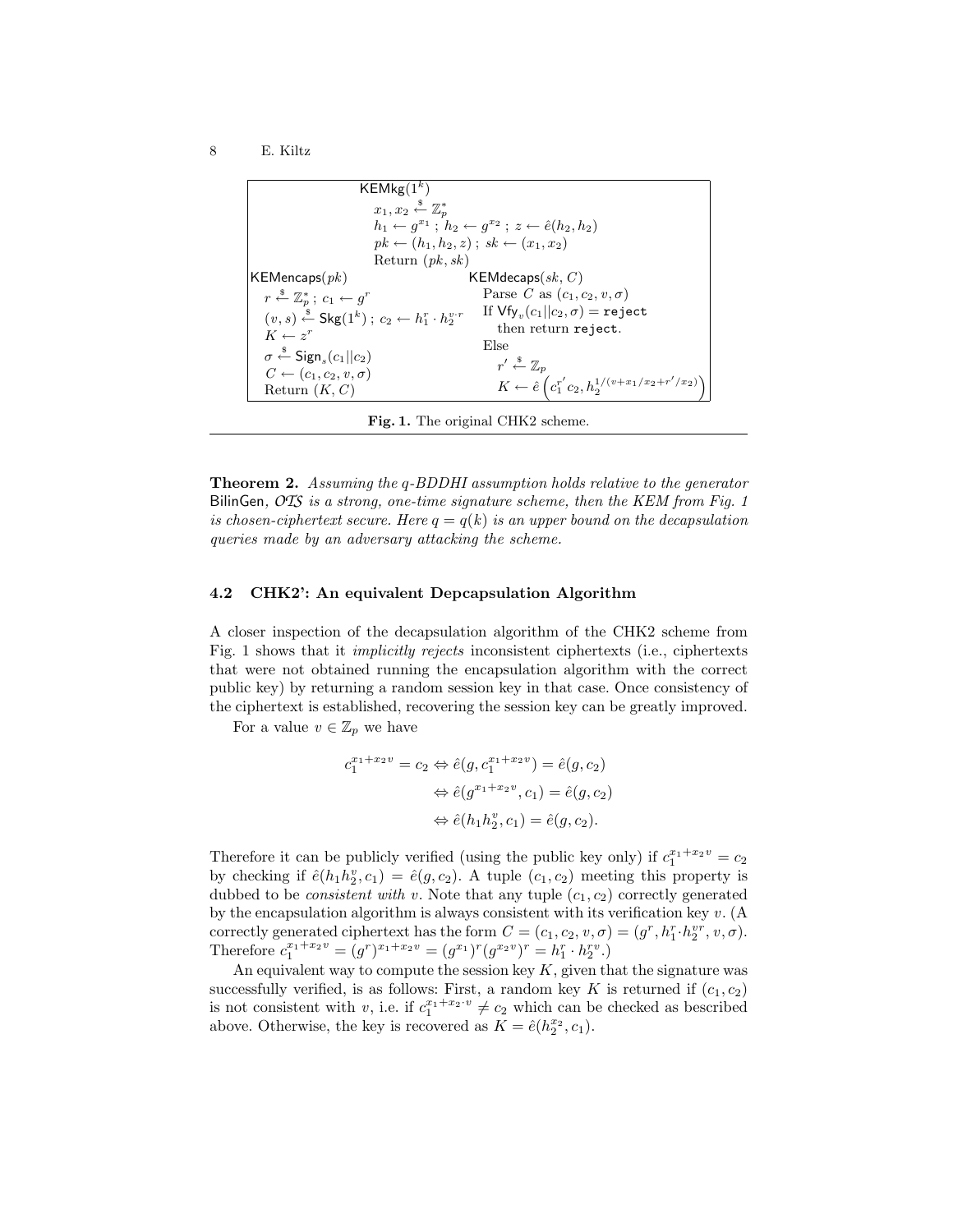We claim that this decapsulation algorithm is equivalent to the one from CHK2 (Fig. 1). It is easy to verify that

$$
\hat{e}(c_1^{r'}c_2,h_2^{1/(v+x_1/x_2+r'/x_2)})=\hat{e}(h_2^{x_2},c_1)^{\Delta(r')},
$$

where  $\Delta(r') = (r' + \log_{c_1} c_2)/(r' + x_1 + v \cdot x_2)$  is a random element from  $\mathbb{Z}_p$  if  $c_1^{x_1+x_2v} \neq c_2$  (i.e., if  $(c_1, c_2)$  is not consistent with v) and  $\Delta(r') = 1$  otherwise. We have seen that if  $(c_1, c_2)$  is consistent with v decapsulation computes the key  $K$  as

$$
= \hat{e}(h_2^{x_2}, g^r)^1
$$

$$
= \hat{e}(h_2, g^{x_2})^r
$$

$$
= \hat{e}(h_2, h_2)^r = z^r
$$

,

as the key computed in the encapsulation algorithm. This shows correctness.

We note that, equivalently, instead of returning a random key  $K$  the decapsulation algorithm could as well reject the ciphertext.

## 4.3 CHK2": our simplification

In this section we show how to avoid the one-time signature scheme by replacing it with a (determinstic) target collision resistant hash function applied to parts of the ciphertext. We note that the usage of the hash function is somewhat reminiscent of the Cramer/Shoup scheme [7].

Let  $TCR: \mathbb{G}_1 \to \mathbb{Z}_p$  be a target collision resistant hash function. Our simplification of the above construction is depicted in Fig. 2. Correctness of decapsu-

```
\mathsf{KEMkg}(1^k)\begin{array}{l} x_1, x_2 \stackrel{\hspace{0.1em}\mathsf{\scriptscriptstyle\$}}{\leftarrow} \mathbb{Z}_p^* \ h_1 \leftarrow g^{x_1}\;;\; h_2 \leftarrow g^{x_2}\;;\; z \leftarrow \hat{e}(h_2, h_2) \end{array}pk \leftarrow (h_1, h_2, z); sk \leftarrow (x_1, x_2, y = h_2^{x_2})Return (pk, sk)
KEMencaps(pk)r \stackrel{\$}{\leftarrow} \mathbb{Z}_p^* \, ; \, c_1 \leftarrow g^rv \leftarrow \text{TCR}(c_1); c_2 \leftarrow h_1^r \cdot h_2^{v \cdot r}<br>K \leftarrow z^rC \leftarrow (c_1, c_2)Return (C, K)KEM decaps(<i>sk</i>, C)Parse C as (c_1, c_2)v \leftarrow \mathsf{TCR}(c_1)If c_1^{x_1+x_2\cdot v}\neq c_2 then reject
                                                                                 Else K \leftarrow \hat{e}(y, c_1)Return K
```
Fig. 2. CHK2": Our simplification of CHK2.

lation follows from the correctness of the last scheme.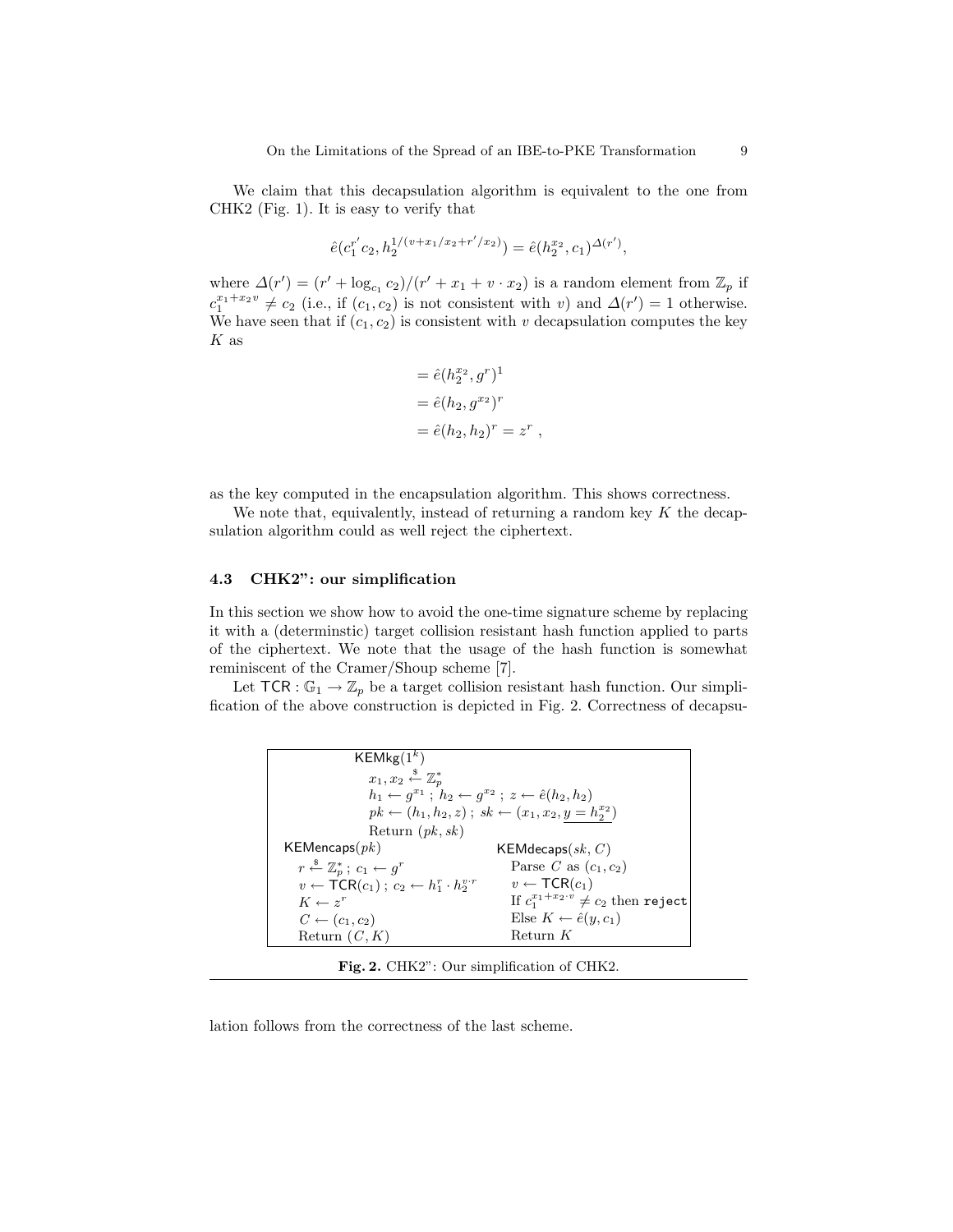Let  $C = (c_1, c_2)$  be an arbitrary ciphertext and let  $v = \textsf{TCR}(c_1)$ . We call C consistent if it passes the verification check in the decapsulation algorithm, i.e. if  $c_1^{x_1+x_2v} = c_2$ . By the discussion above we note that our KEM allows for public verification of the consistency of a ciphertext by testing if  $\hat{e}(h_1h_2^v, c_1) = \hat{e}(g, c_2)$ . This public consistency check will play a crucial role in the proof of security. We note that the original CHK2 scheme from Fig. 1 already has a similar public verification property (using the one-time signature scheme).

# 4.4 Security

Theorem 3. Assume TCR is a target collision resistant hash function. Under the square BDDH assumption relative to the generator BilinGen the KEM from Fig. 2 is secure against chosen-ciphertext attacks.

The security reduction is tight. The proof of Theorem 3 is given in Appendix A. We will try to provide some intuition instead.

SECURITY OF THE SCHEME CHK2'. Let  $C^* = (c_1^*, c_2^*, v^*, \sigma^*)$  be the challenge ciphertext output by the simulator in the security experiment. It is clear that, without any decryption oracle queries, the value of the bit  $\delta$  remains hidden to the adversary. This is so because  $(c_1^*, c_2^*)$  comes from a chosen-plaintext secure encryption scheme,  $v^*$  is independent of the message, and  $\sigma^*$  is the result of applying the one-time signing algorithm to  $c_1^*||c_2^*$ .

We claim that decryption oracle queries cannot further help the adversary in guessing the value of  $\delta$ . Consider an arbitrary ciphertext query  $(c_1, c_2, v, \sigma) \neq$  $(c_1^*, c_2^*, v^*, \sigma^*)$  made by the adversary during the experiment. If  $v = v^*$  then  $(c_1, c_2, \sigma) \neq (c_1^*, c_2^*, \sigma^*)$  and the decryption oracle will answer reject since the adversary is unable to forge a new valid signature  $\sigma$  with respect to  $v^*$ . Now let  $v \neq v^*$ . Intuitively, a query with  $v \neq v^*$  does not help the adversary since the underlying IBE scheme is selective-identity secure. In a nutshell, this IBE security property exactly translates to what we need here. I.e, any decryption query made for the "identity"  $v$  distinct from "target identity"  $v^*$  (which is is completely independent of the adversary's view until it sees the target ciphertext; therefore the simulator may as well choose  $v^*$  in the beginning of the experiment) does not help the adversary further. Details will be given in the proof.

SECURITY OF THE SCHEME CHK2". To argue for security we again claim that decryption oracle queries cannot further help the adversary in guessing the value of  $\delta$ . If  $v \neq v^*$  we can still argue as in the CHK2' scheme. If  $v = v^*$  then by the target collision resistance of TCR we may assume  $c_1 = c_1^*$ . In this case consistency implies  $c_2^* = c_2$  and therefore  $C^* = C$ .

# 5 Comparison and Efficiency

### 5.1 Relation between CHK2 and CHK2"

In terms of functionality of the CHK2" scheme we note that the element  $y =$  $h_2^{x_2}$  is contained in the secret key for the sole reason of improving efficiency of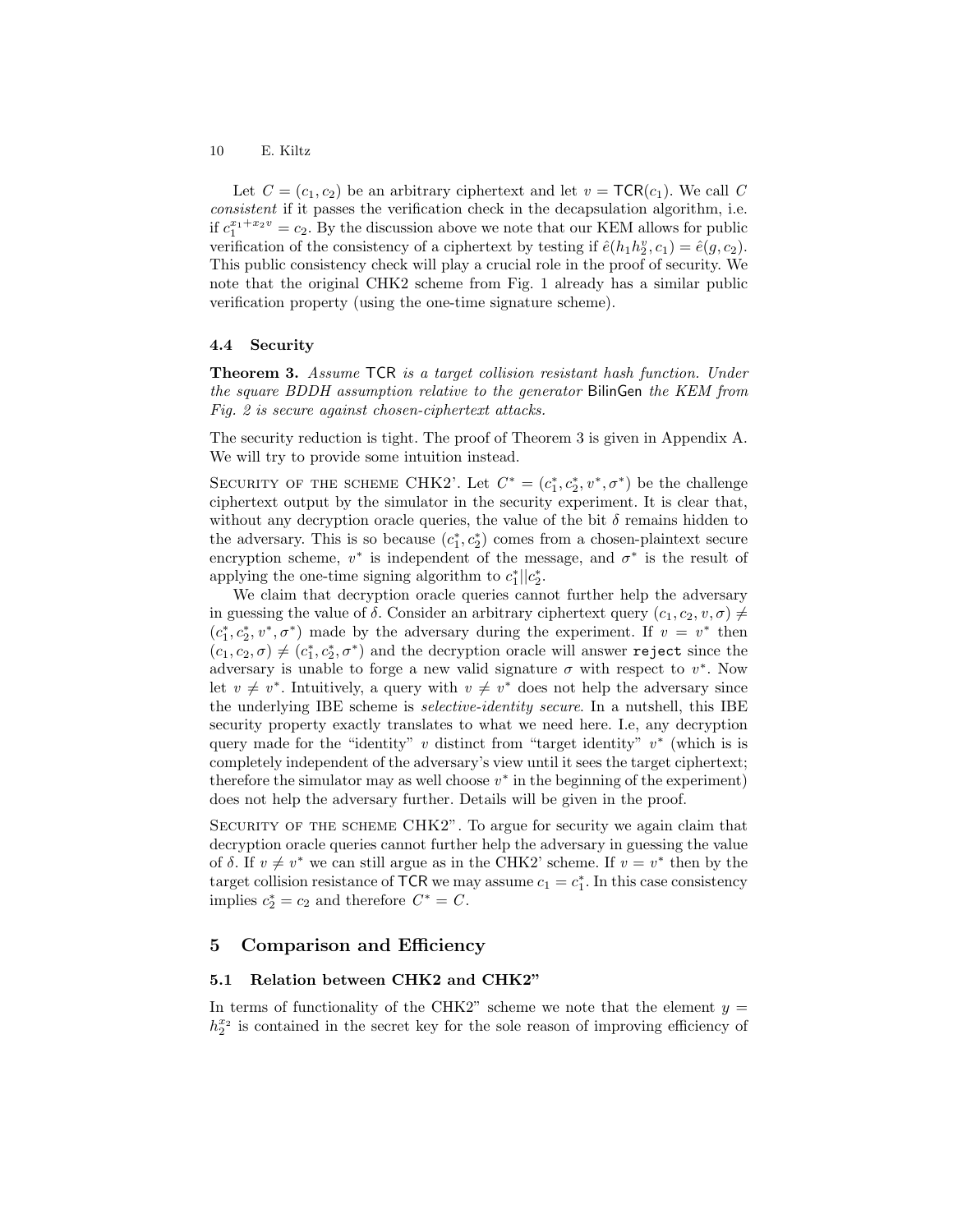decapsulation when recovering the key as  $K = \hat{e}(h_2^{x_2}, c_1) = \hat{e}(y, c_1)$ . Apart from that, key-generation is equivalent to the CHK2 scheme from Section 4.1.

The value  $y$  gives rise to a tradeoff between the length of the secret key and decryption speed. In particular, the secret value  $y = h_2^{x_2}$  can always be reconstructed by the owner of the secret key on-line during decapsulation. This variant makes the secret-key one element shorter with the drawback of one more exponentiation during decapsulation.

Every IBE scheme can be viewed as a more general concept, a tag-based encryption (TBE) scheme. It was recently shown [10] that TBE is already sufficient for the CHK transformation to obtain a chosen-ciphertext secure encryption scheme. We note that the TBE scheme implied by the BB2 IBE scheme already can be proved secure under the (weaker) square BDDH assumption meaning that the original CHK2 scheme is also secure under square BDDH. To be more precise, in the transformation chain IBE  $\Rightarrow$  TBE  $\Rightarrow$  "chosen-ciphertext secure encryption", the security improvement is already obtained after the first implication.

### 5.2 Relation between CHK1" and CHK2"

As we instantly notice, our CHK2" scheme from Section 4.3 is very similar to the scheme from Boyen, Mei, and Waters [5] which we will refer to as CHK1". (For completeness we remind the reader of CHK1" in Appendix C.) Let us point out the differences.

The only difference is that the key generation algorithm of CHK1" chooses (in an information theoretical sense) a new independent secret value y. In contrast, our scheme derives the secret value  $y = h_2^{x_2}$  from  $h_2$  and  $x_2$ , i.e. the secret key contains some redundant information. (The sole reason the value  $y$  is included in our scheme is to save one exponentiation in the decapsulation algorithm.) This dependence of  $y$  is the reason why we need a stronger assumption to prove security. Performance of the two KEMs is exactly the same.

### 5.3 Relation between CHK1 and CHK2

We denote by CHK1 the scheme obtained by plugging the first Boneh/Boyen IBE scheme into the CHK transformation. We note that the CHK1 scheme (which for completeness is also presented in Appendix C) is already equivalent to the CHK2 scheme.

Similar to our scheme CHK2' between CHK2 and CHK2" from Section 4.4 (which was equivalent to CHK2) we can also build a scheme CHK1' between CHK1 and simple CHK1 scheme that still uses the one-time signature but simplifies decryption by equivalently replacing the original randomized decryption by a consistency check plus a deterministic computation of the key. Again this scheme CHK1' can be shown to be equivalent to CHK1.

Both schemes, CHK1' and CHK2' already give nearly the same schemes with the same small difference as the two schemes CHK1" and CHK2".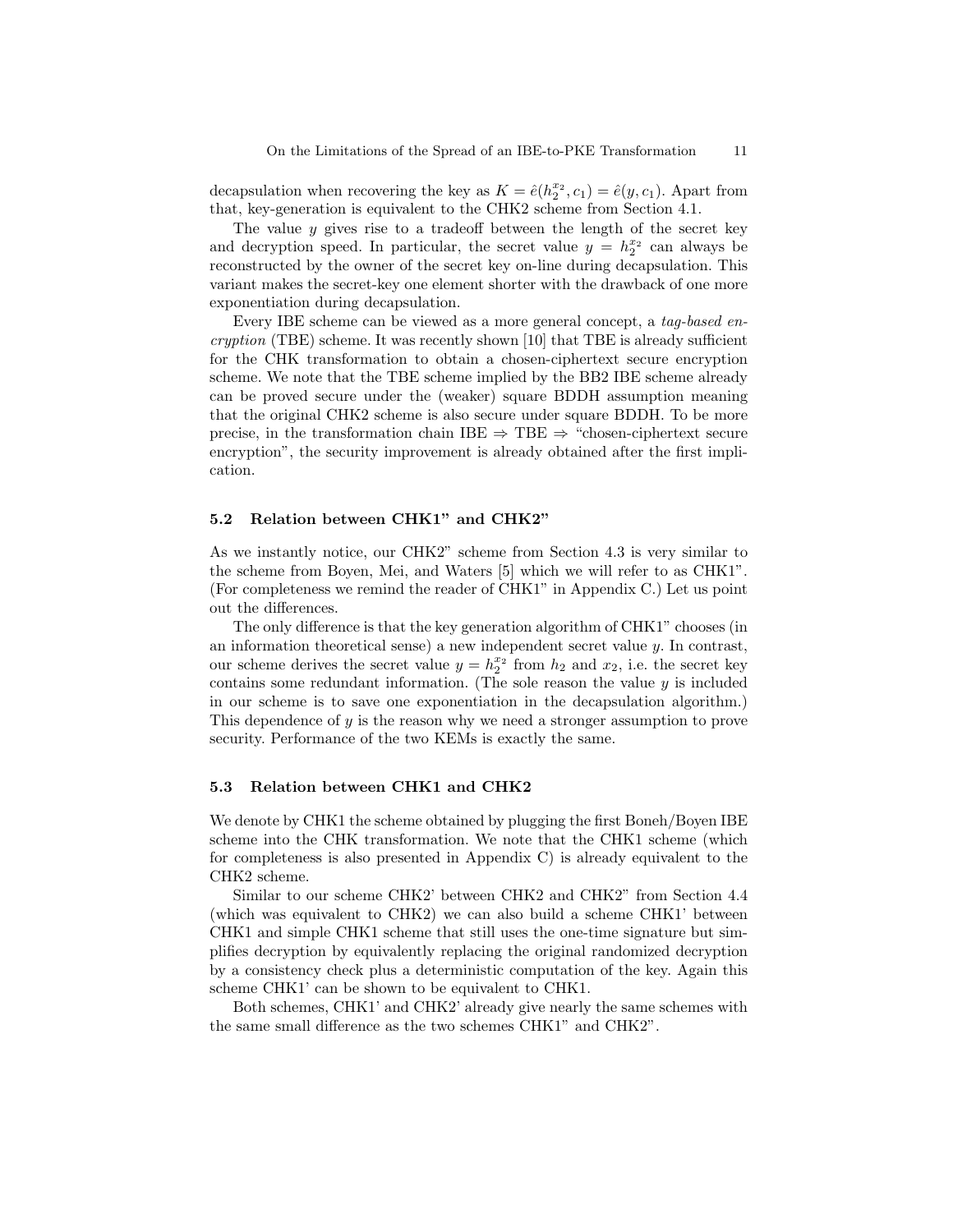#### 5.4 Efficiency

We summarize our results and present a quick efficiency comparison of our proposed scheme with the original scheme from Canetti, Halevi, and Katz [6].

The scheme CHK2 is the scheme obtained from the second Boneh/Boyen IBE scheme plugged into the CHK transformation from Section 4.1. We give the performance values for the more MAC-based BK transformation [4]. The scheme CHK2" from Section 4.3 is our simplified version of CHK2. For comparison the schemes CHK1 and its simplified variant CHK1" are given in Appendix C. For comparison we borrowed some figures from [2, 5]. Ciphertext overhead represents the difference (in bits) between the ciphertext length and the message length, and  $|p|$  is the length of a group element.

| Scheme         | Assumption  | Encapsulation                                     | Decapsulation                                          | Ciphertext Keysize                |       |
|----------------|-------------|---------------------------------------------------|--------------------------------------------------------|-----------------------------------|-------|
|                |             |                                                   | $\# \text{pairings} + \# \text{[multi,reg]} - \exp + $ | Overhead $(\text{pk}, \text{sk})$ |       |
| $\rm  CHK2"$   |             | square-BDDH $0 + [1, 2] + TCR$ $1 + [0, 1] + TCR$ |                                                        | 2 p                               | (3,3) |
| CHK2           | $q$ -BDDHI  | $0 + [1, 2] + MAC$                                | $1 + [0, 2] + \text{MAC}$                              | $2 p  + 768$ (3, 2)               |       |
| CHK1" [5] BDDH |             | $0 + [1, 2] + TCR$ $1 + [0, 1] + TCR$             |                                                        | 2 p                               | (3,3) |
| CHK1           | <b>BDDH</b> | $0 + [1, 2] + MAC$                                | $1 + [1, 0] + \text{MAC}$                              | $2 p  + 768$ (3, 3)               |       |

## 5.5 Conclusion

We have shown that, after removing an unnecessary decryption overhead, CHK1 is nearly the same scheme as CHK2. Furthermore, their respective simplifications CHK1" [5] and CHK2" are also nearly the same. This contradicts the statement from [6, 4, 2] that the two schemes are different schemes, with different performance and security properties. In our point of view the fact that the CHK IBE-to-PKE transformation maps two different IBE schemes to nearly the same encryption scheme is very surprising.

For any new IBE scheme, even though it seems to be very different from the two known IBE schemes, care should be taken when claiming that the CHK transformation applied to it yields a new encryption scheme.

#### 5.6 Acknowledgments

We thank Ronald Cramer for proposing the title and the anonymous PKC referees for their detailed comments. This research was supported by the research program Sentinels (http://www.sentinels.nl). Sentinels is being financed by Technology Foundation STW, the Netherlands Organization for Scientific Research (NWO), and the Dutch Ministry of Economic Affairs.

# References

1. D. Boneh and X. Boyen. Efficient selective-id secure identity based encryption without random oracles. In C. Cachin and J. Camenisch, editors, EUROCRYPT 2004, volume 3027 of LNCS, pages 223–238. Springer-Verlag, May 2004.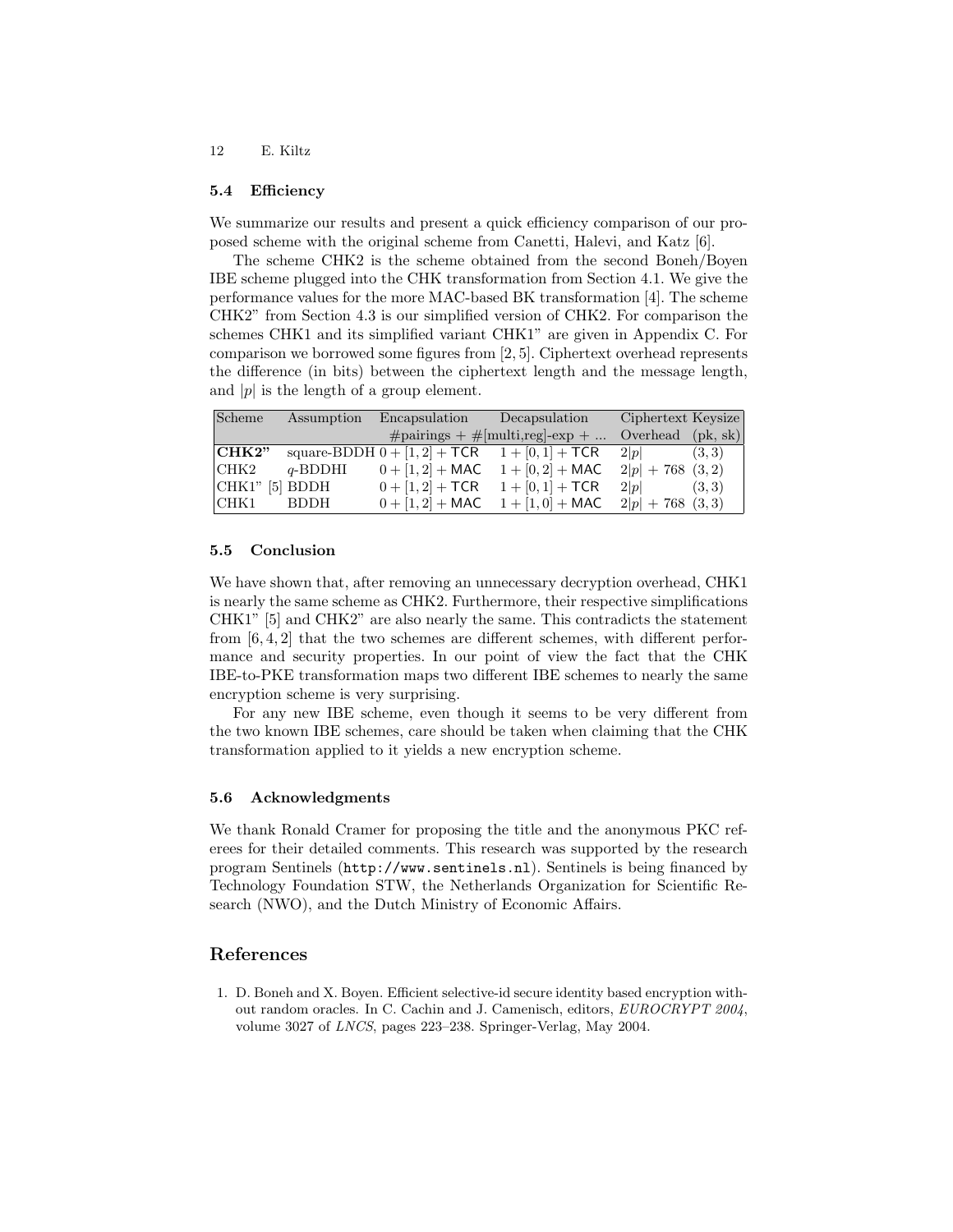On the Limitations of the Spread of an IBE-to-PKE Transformation 13

- 2. D. Boneh, R. Canetti, S. Halevi, and J. Katz. Chosen-ciphertext security from identity-based encryption. Accepted to SIAM Journal on Computing, January 2006.
- 3. D. Boneh and M. K. Franklin. Identity based encryption from the Weil pairing. SIAM Journal on Computing, 32(3):586–615, 2003.
- 4. D. Boneh and J. Katz. Improved efficiency for CCA-secure cryptosystems built using identity-based encryption. In A. Menezes, editor, CT-RSA 2005, volume 3376 of LNCS, pages 87–103. Springer-Verlag, Feb. 2005.
- 5. X. Boyen, Q. Mei, and B. Waters. Simple and efficient CCA2 security from IBE techniques. In ACM Conference on Computer and Communications Security— CCS 2005, pages 320–329. New-York: ACM Press, 2005.
- 6. R. Canetti, S. Halevi, and J. Katz. Chosen-ciphertext security from identity-based encryption. In C. Cachin and J. Camenisch, editors, EUROCRYPT 2004, volume 3027 of LNCS, pages 207–222. Springer-Verlag, May 2004.
- 7. R. Cramer and V. Shoup. A practical public key cryptosystem provably secure against adaptive chosen ciphertext attack. In H. Krawczyk, editor, CRYPTO'98, volume 1462 of LNCS, pages 13–25. Springer-Verlag, Aug. 1998.
- 8. R. Cramer and V. Shoup. Design and analysis of practical public-key encryption schemes secure against adaptive chosen ciphertext attack. SIAM Journal on Computing, 33(1):167–226, 2003.
- 9. D. Dolev, C. Dwork, and M. Naor. Non-malleable cryptography. In 23rd ACM STOC, pages 542–552. ACM Press, May 1991.
- 10. E. Kiltz. Chosen-ciphertext security from tag-based encryption. In S. Halevi and T. Rabin, editors, TCC 2006, volume 3876 of LNCS, pages 581–600. Springer-Verlag, Mar. 2006.
- 11. K. Kurosawa and Y. Desmedt. A new paradigm of hybrid encryption scheme. In M. Franklin, editor, CRYPTO 2004, volume 3152 of LNCS, pages 426–442. Springer-Verlag, Aug. 2004.
- 12. M. Naor and M. Yung. Universal one-way hash functions and their cryptographic applications. In 21st ACM STOC, pages 33–43. ACM Press, May 1989.
- 13. M. Naor and M. Yung. Public-key cryptosystems provably secure against chosen ciphertext attacks. In 22nd ACM STOC. ACM Press, May 1990.
- 14. C. Rackoff and D. R. Simon. Non-interactive zero-knowledge proof of knowledge and chosen ciphertext attack. In J. Feigenbaum, editor, CRYPTO'91, volume 576 of LNCS, pages 433–444. Springer-Verlag, Aug. 1991.
- 15. J. Rompel. One-way functions are necessary and sufficient for secure signatures. In 22nd ACM STOC, pages 387–394. ACM Press, May 1990.

# A Proof of Theorem 3

Suppose there exists a polynomial time adversary  $A$  that breaks the chosenciphertext security of the encapsulation scheme with (non-negligible) advantage  $\mathbf{Adv}_{\mathcal{REM},\mathcal{A}}^{kem\text{-}cca}(k)$ . We show that there exists an adversary  $\mathcal{B}$  that runs in about the same time as  $A$  and runs adversary  $A$  as a subroutine to solve a random instance of the square BDDH problem with advantage

$$
\mathbf{Adv}_{\mathcal{G},\mathcal{B}}^{\mathrm{sbddh}}(k) \ge \mathbf{Adv}_{\mathcal{K}\mathcal{M},\mathcal{A}}^{\mathrm{kem-cca}}(k) - \mathbf{Adv}_{\mathsf{TCR},\mathcal{H}}^{\mathrm{hash-ter}}(k) . \tag{1}
$$

Now Eqn. (1) proves the Theorem.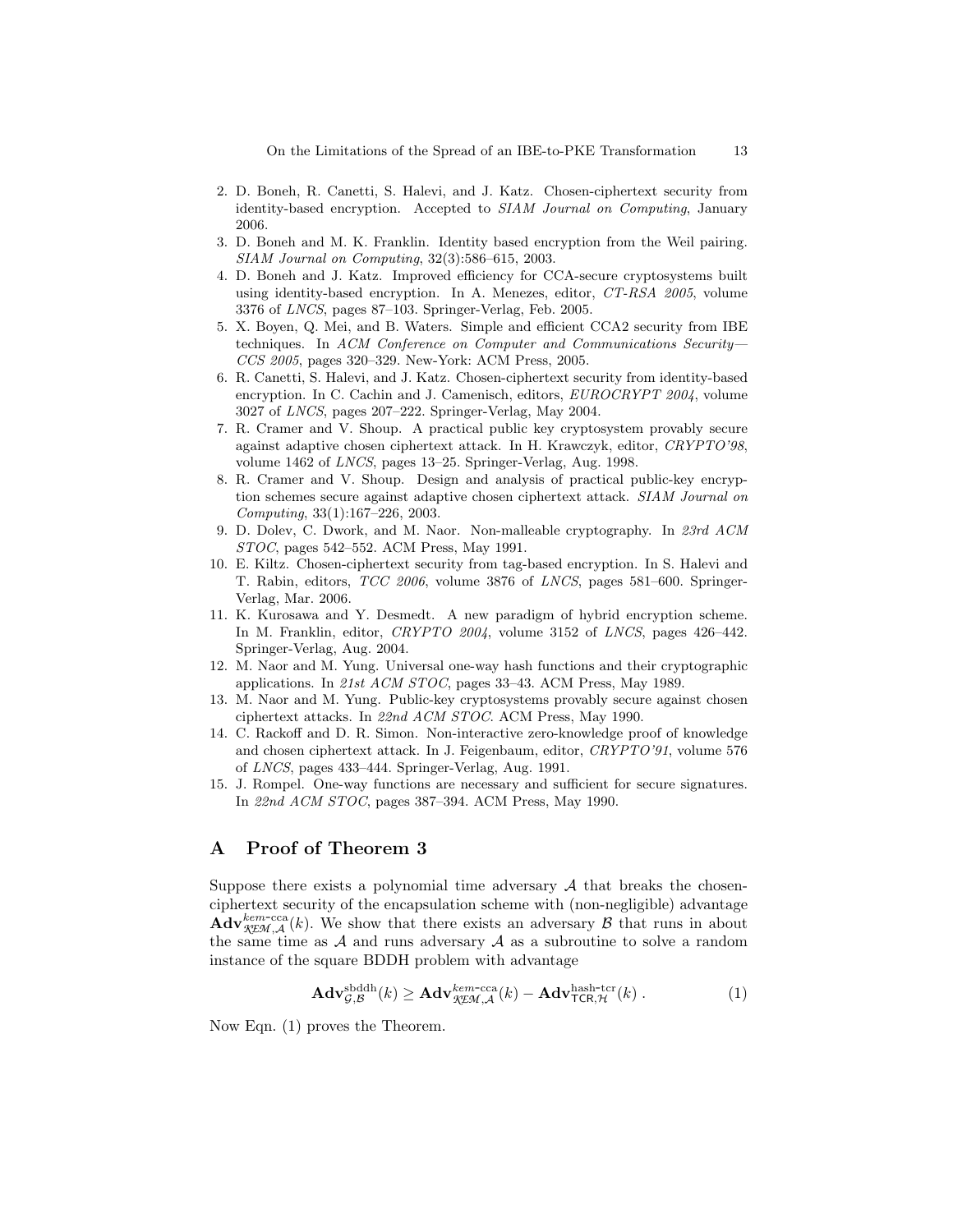We now give the description of adversary  $\beta$ . Adversary  $\beta$  inputs an instance of the square BDDH problem, i.e.  $\mathcal{B}$  inputs the values  $(1^k, \mathcal{B}\mathcal{G}, g, g^a, g^b, W)$ . B's goal is to determine whether  $W = \hat{e}(g,g)^{a^2b}$  or W is a random element in  $\mathbb{G}_T$ . Adversary  $\beta$  runs adversary  $\mathcal A$  simulating its view as in the original KEM security experiment as follows:

Key Generation & Challenge. Initially adversary  $\beta$  picks a random value  $d \in \mathbb{Z}_p^*$  and defines the target ciphertext

$$
C^* = (c_1^* = g^b, \quad c_2^* = (g^b)^d). \tag{2}
$$

and the challenge key as  $K^* = W$ . We denote  $v = \text{TCR}(c_1^*)$  as the target tag (associated with the target ciphertext). The public key  $pk = (h_1, h_2)$  is defined as

$$
pk = (h_1 = (g^a)^{-v^*} \cdot g^d), \quad h_2 = g^a, \quad z = \hat{e}(g^a, g^a) ).
$$
 (3)

This implicitly defines the secret key  $sk = (x_1, x_2, v)$  as  $x_2 = a, x_1 =$  $\log_g(h_1) = -v^*a + d$ , and  $v = h_2^{x_2} = g^{(a^2)}$  where  $x_1, x_2$  and v are not known to adversary  $\beta$ . Note that the public key is identically distributed as in the original KEM.

With each ciphertext  $C = (c_1, c_2)$  we associate a tag  $v = \text{TCR}(c_1)$ . Recall that we call a ciphertext consistent (i.e., it passes the consistency test in the decapsulation algorithm) if  $c_1^{x_1+x_2\cdot v} = c_2$ . Note that the way the keys are setup this condition can be rewritten as

$$
c_2 = c_1^{x_1 + x_2 v} = c_1^{x_2 v - v^* x_2 + d} = (c_1^{x_2})^{v - v^*} \cdot c_1^d.
$$
 (4)

Given a consistent ciphertext  $C = (c_1, c_2)$  with associated tag  $v \neq v^*$  the session key  $K = \hat{e}(y, c_1)$  can alternatively be computed by Eqn. (4) as

$$
K = \hat{e}(y, c_1) = \hat{e}(h_2^{x_2}, c_1) = \hat{e}(h_2, c_1^{x_2}) = \hat{e}(h_2, c_2/c_1^d)^{(v-v^*)^{-1}}.
$$
 (5)

By Eqn. (4) and since  $v^* = \textsf{TCR}(c_1^*)$  the challenge ciphertext  $C^* = (c_1^*, c_2^*) =$  $(g^b, (g^b)^d) = (c_1^*, (c_1^*)^d)$  is consistent. If  $W = \hat{e}(g, g)^{a^2b}$  then it follows by Eqn. (3) (since  $x_2 = a$  and  $h_2 = g^{x_2}$ ) that  $C^* = (g^b, (g^b)^d)$  is a correct ciphertext of key  $K^* = W = \hat{e}(g, g)^{a^2b} = \hat{e}(g^a, g^a)^b = z^b$ , distributed as in the original experiment. On the other hand, when  $W$  is uniform and independent in  $\mathbb{G}_T$  then  $C^*$  is independent of  $K^* = W$  in the adversary's view.

Adversary  $\mathcal B$  runs  $\mathcal A$  on input  $(pk, K^*, C^*)$  answering to its queries as follows: **Decryption queries.** The KEM decapsulation queries are simulated by  $\beta$  as follows: Let  $C = (c_1, c_2)$  be an arbitrary ciphertext submitted to the decapsulation oracle  $\text{Dec}(\cdot)$ . First B performs a consistency check as explained in Section 4.3, i.e. it checks if  $\hat{e}(h_1 h_2^v, c_1) = \hat{e}(g, c_2)$  using the bilinear map from  $\mathcal{B}G$ . If C is not consistent then  $\mathcal{B}$  returns reject. Otherwise, if the ciphertext is consistent B computes  $v = TCR(c_1)$  and distinguishes the following three cases: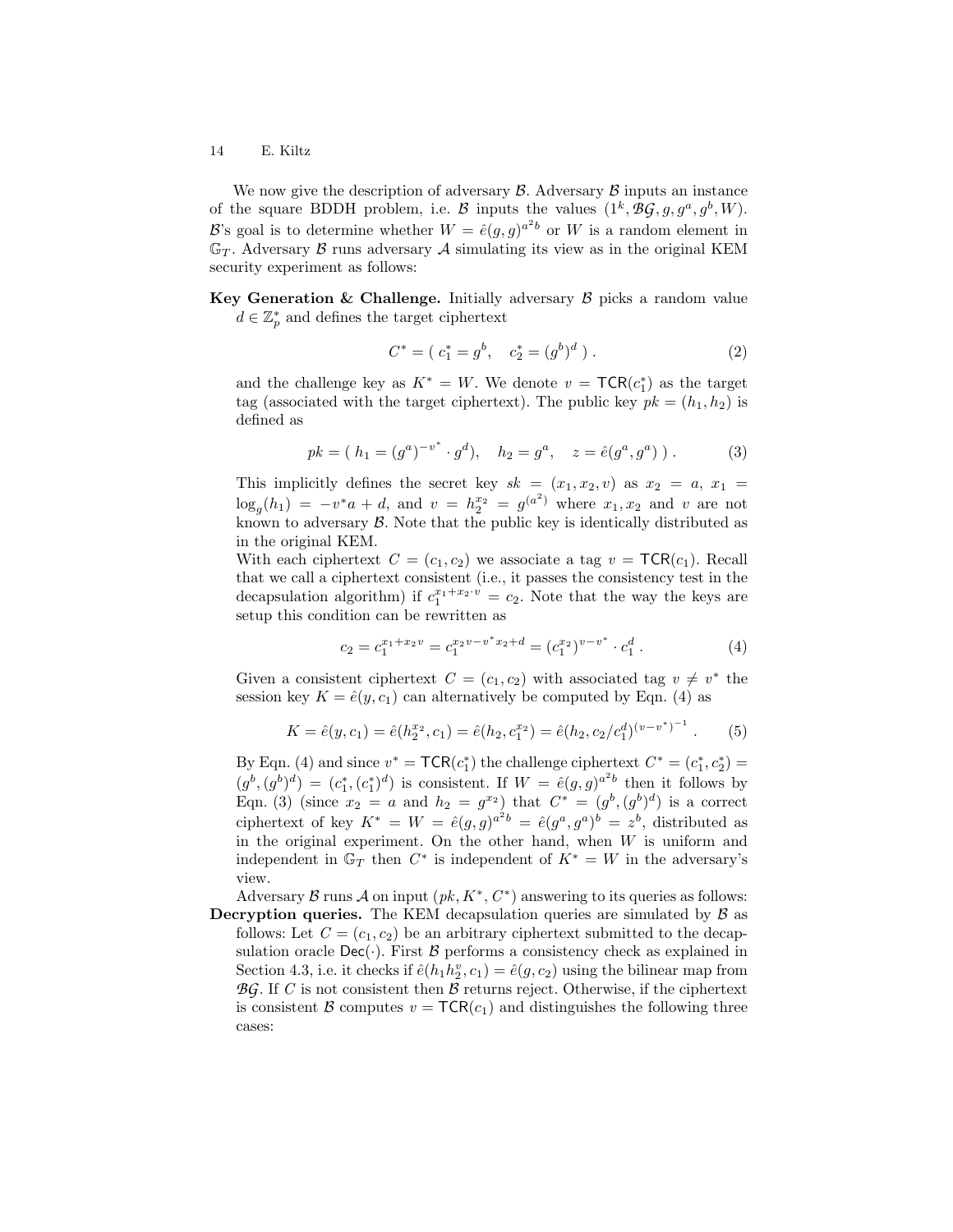- **Case 1:**  $v = v^*$  and  $c_1 = c_1^*$ : adversary  $\beta$  rejects the query. In this case consistency (c.f. Eqn. (4)) implies  $c_2 = c_1^d = (c_1^*)^d = c_2^*$  and hence  $C =$  $C^*$  and the query made by  $\mathcal A$  is illegal. Therefore it may be rejected by  $\mathcal{B}$ .
- **Case 2:**  $v = v^*$  and  $c_1 \neq c_1^*$ : adversary  $\beta$  found a collision  $c_1 \neq c_1^*$  in TCR with  $TCR(c_1) = TCR(c_1^*)$ . In that case  $\mathcal{B}$  returns the collision and aborts.
- **Case 3:**  $v \neq v^*$ : adversary  $\beta$  computes the correct session key by Eqn. (5) as  $K \leftarrow \hat{e}(h_2, c_2/c_1^d)^{(v-v^*)^{-1}}$ .

This completes the description of the decapsulation oracle.

We have shown that unless  $\beta$  finds a collision in TCR (Case 2) the simulation of the decapsulation oracle is always perfect, i.e. the output of oracle  $\text{Dec}(C)$ is identically distributed as the output of  $KEMdecaps(sk, C)$ .

Guess. Eventually, A outputs a guess  $\delta' \in \{0,1\}$  where  $\delta' = 1$  means that  $K^*$  is the correct key. Algorithm  $\beta$  concludes its own game by outputting  $\gamma' = \delta'$  where  $\gamma' = 1$  means that  $W = \hat{e}(g, g)^{a^2 b}$  and  $\gamma' = 0$  means that W is random.

This completes the description of adversary  $\beta$ .

Analysis. We have shown that as long as there is no hash collision in TCR found by  $\beta$ , adversary  $\mathcal{A}$ 's view in the simulation is identically distributed to its view in the real attack game.

Note that  $c_1^*$  is a random element from  $\mathbb{G}_1$  (provided from outside of  $\mathcal{B}$ 's view), therefore finding a value  $c_1$  with  $TCR(c_1) = TCR(c_1^*)$  really contradicts to the security property of the target collision resistant hash function. The probability that B finds a collision in the hash function TCR is bounded by  $\mathbf{Adv}_{\mathsf{TCR},\mathcal{H}}^{\text{hash-ter}}(k)$ , where  $H$  is an adversary against the target collision resistance of TCR, running in about the same time as  $\beta$ .

Define " $\beta$  WINS" to be the event that  $\beta$  wins its square BDDH game, i.e. it outputs  $\delta' = 1$  if  $W = \hat{e}(g, g)^{a^2 b}$  and  $\delta' = 0$  if W is random in  $\mathbb{G}_T$ . Assume there was no hash collision found by  $\mathcal{B}$ . On the one hand, if  $W$  is uniform and independent in  $\mathbb{G}_T$  then the challenge ciphertext  $C^*$  is independent of  $K^* = W$  in the adversary's view. In that case we have  $Pr[\mathcal{B}$  wins  $] = Pr[\delta' = 0] = \frac{1}{2}$ . On the other hand, when  $W = \hat{e}(g, g)^{a^2 b}$  then  $C^*$  is a correct ciphertext of the challenge key  $K^*$ , distributed as in the original experiment. Then, by our assumption,  $A$ must make a correct guess  $\delta' = 1$  with advantage at least  $\mathbf{Adv}_{\mathcal{R}\mathcal{M},\mathcal{A}}^{kem-cca}(k)$  and we have  $|\Pr[\mathcal{B} \text{ wins}] - \frac{1}{2}| = |\Pr[\delta' = 1] - \frac{1}{2}| \geq \mathbf{Adv}_{\mathcal{R}\in\mathcal{M},\mathcal{A}}^{kem-\text{cca}}(k).$ 

Therefore, adversary  $\mathcal{B}'$ 's advantage in the square BDDH game is bounded by  $\mathbf{Adv}_{\mathcal{G},\mathcal{B}}^{\text{sbddh}}(k) \ge \mathbf{Adv}_{\mathcal{REM},\mathcal{A}}^{\text{kem-cca}}(k) - \mathbf{Adv}_{\mathsf{TCR},\mathcal{H}}^{\text{hash-ter}}(k)$  which proves Eqn. (1) and completes the proof of the theorem.

# B Proof of Lemma 1

The implications BDDH  $\leq$  square BDDH and 1-BDDHI  $\leq$  2-BDDHI  $\leq$  3-BDDHI  $\leq \ldots$  are obvious. To prove "square BDDH assumption  $\leq$  1-BDDHI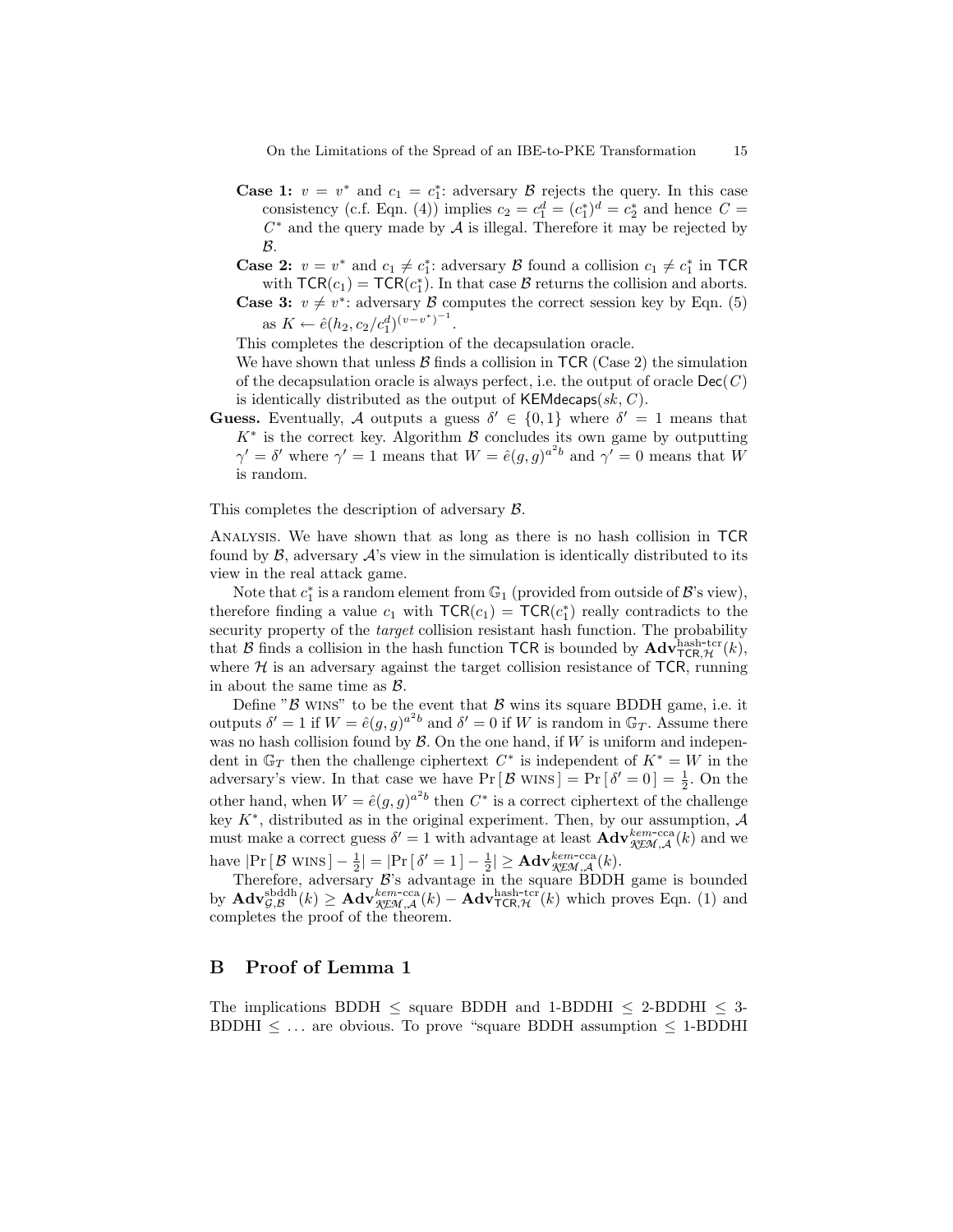assumption", assume there exists a polynomial-time adversary  $A$  that breaks the square BDDH assumption with non-negliglible probability of success. We show that then there exists a polynomial-time adversary  $\beta$  with oracle access to A that breaks the 1-BDDHI assumption. Let  $(h, h^z, W) \in \mathbb{G}_1^2 \times \mathbb{G}_T$  be an input instance of the 1-BDDHI problem given to  $\beta$ .  $\beta$ 's goal is to decide whether  $W = \hat{e}(h, h)^{1/z}$  or W is random. B picks two random values  $x_0, y_0$  and define its output as the bit  $\gamma := \gamma'$ , where  $\gamma'$  is input from A as

$$
\gamma' \leftarrow \mathcal{A}(h^z, h^{x_0}, h^{y_0}, W' = W^{x_0^2 y_0}).
$$

Defining  $g = h^z$  (and hence  $h = g^{1/z}$ ),  $x = x_0/z$ , and  $y = y_0/z$  we have  $(h^z, h^{x_0}, h^{y_0}) = (g, (g^{1/z})^{x_0}, (g^{1/z})^{y_0}) = (g, g^x, g^y)$ . If  $W = \hat{e}(h, h)^{1/z}$  then

$$
W' = W^{x_0^2 y_0} = \hat{e}(h, h)^{1/z \cdot x_0^2 y_0} = \hat{e}(g, g)^{1/z^3 \cdot x_0^2 y_0} = \hat{e}(g, g)^{x^2 y}
$$

.

If W is a random element, so is W'. Therefore  $\beta$  solves 1-BDDHI with the same success probability as  $A$  solves square BDDH, which was non-negliglible by assumption. This proves the lemma.

# C The schemes CHK1 and CHK1"

For completeness we include the complete description of the schemes CHK1 [6] and CHK1" [5] in Fig. 3 and Fig. 4, respectively.

| KEMkg $(\overline{1^k})$                                                                                |                                                                                  |  |  |
|---------------------------------------------------------------------------------------------------------|----------------------------------------------------------------------------------|--|--|
| $x, x_1, x_2 \xleftarrow{\$} \mathbb{Z}_n^*$                                                            |                                                                                  |  |  |
| $h_1 \leftarrow q^{x_1}$ ; $h_2 \leftarrow q^{x_2}$ ; $y \leftarrow q^x$ ; $z \leftarrow \hat{e}(q, y)$ |                                                                                  |  |  |
| $pk \leftarrow (h_1, h_2, z); sk \leftarrow (x_1, x_2, x)$                                              |                                                                                  |  |  |
| Return $(pk, sk)$                                                                                       |                                                                                  |  |  |
| $KEM$ encaps $(\,pk)$                                                                                   | $KEM$ decaps $(sk, C)$                                                           |  |  |
| $r \stackrel{\$}{\leftarrow} \mathbb{Z}_p^*$ ; $c_1 \leftarrow g^r$                                     | Parse C as $(c_1, c_2, v, \sigma)$                                               |  |  |
| $(v, s) \stackrel{\$}{\leftarrow}$ Skg $(1^k)$ ; $c_2 \leftarrow h_1^r \cdot h_2^{v \cdot r}$           | If $Vf_{\mathsf{V}_n}(c_1  c_2,\sigma)$ = reject                                 |  |  |
| $K \leftarrow z^r$                                                                                      | then return reject.                                                              |  |  |
| $\sigma \stackrel{\$}{\leftarrow}$ Sign <sub>s</sub> $(c_1  c_2)$                                       | Else                                                                             |  |  |
| $C \leftarrow (c_1, c_2, v, \sigma)$                                                                    | $r' \overset{\$}{\leftarrow} \mathbb{Z}_n$                                       |  |  |
| Return $(K, C)$                                                                                         | $K \leftarrow \hat{e}\left(c_1^{x+r'(x_1+x_2\cdot v)} \cdot c_2^{-r'}, g\right)$ |  |  |
|                                                                                                         |                                                                                  |  |  |

Fig. 3. The CHK1 scheme from [6].

Theorem 4 ([6]). Assume *OTS* is a strong, one-time signature scheme. Under the BDDH assumption relative to generator  $G$ , the CHK1 scheme from Fig. 3 is secure against chosen-ciphertext attacks.

**Theorem 5** ([5]). Under the BDDH assumption relative to generator  $\mathcal{G}$ , the CHK1" scheme from Fig. 4 is secure against chosen-ciphertext attacks.